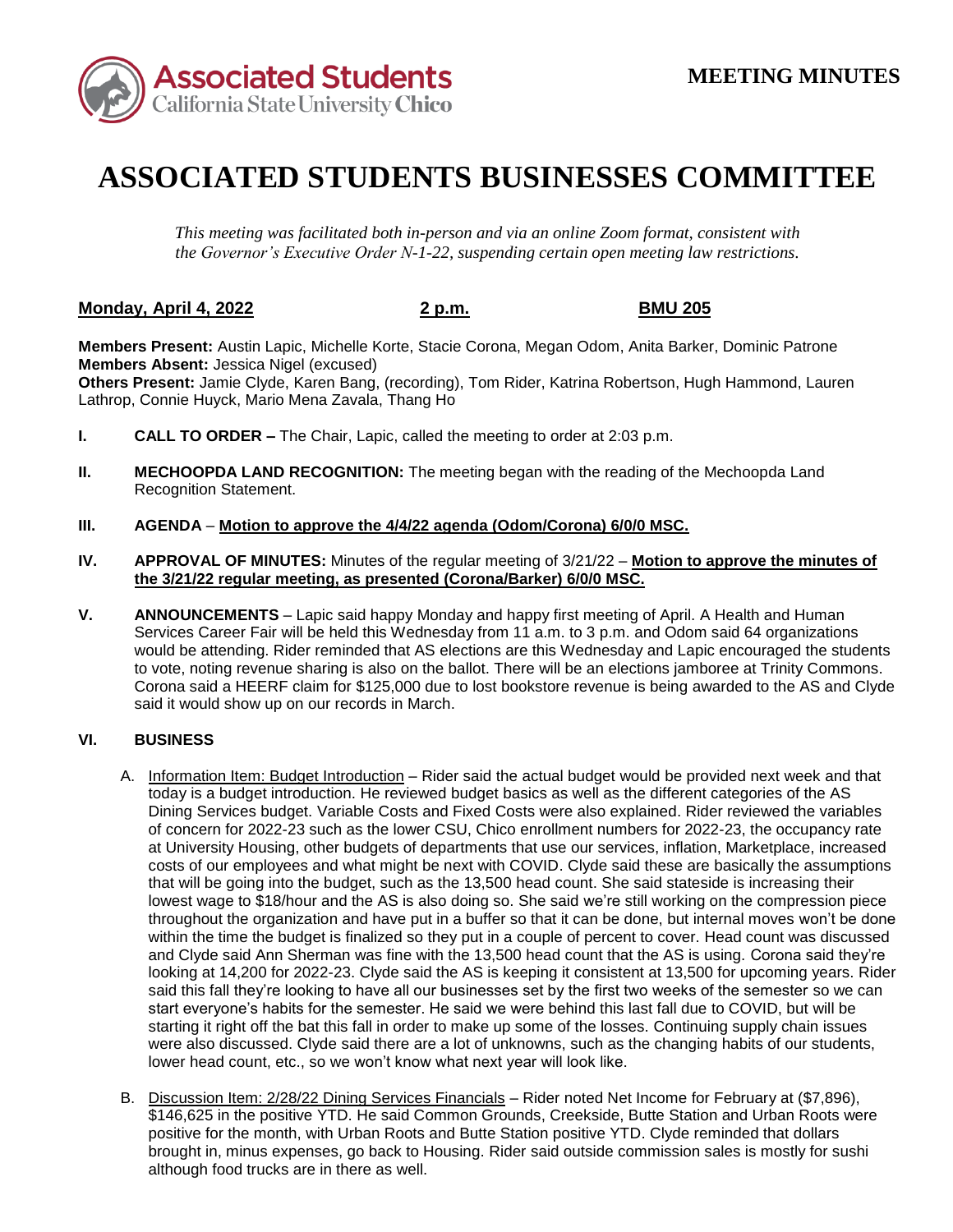- C. Discussion Item: 2/28/22 AS Wildcat Store Financials Rider reported Income at \$38,674, Expenses & Transfers at \$69,811, (\$31,137) net decrease for the month and Commission Income at \$329,170 YTD.
- D. Discussion Item: 2/28/22 Follett Wildcat Store Financials Lathrop said textbook sales were up 15.25% they were forced to come to the Bookstore which had plenty of stock and sold out of a lot of books even compared to 2021. She said Discover wasn't up in 2020 and is now up and running which has helped. Lathrop said the supply chain issue didn't impact them as much as other companies as they ordered books early. She said this past semester it took from one to two weeks for students to get books from Amazon so though they were prepared. Lathrop said clothing sales were up \$66,742, almost back to normal. They received assistance with reorganizing the store which she said led to 20% more in sales. Overall, they ended the month at \$260,926.
- financial awards can be divided into one of two categories: internal or external. If it's an internal award the scholarship or award is handled by the FAO. External awards cover everything outside the internal process impacted by any dollar amount awarded outside of their CSU, Chico financial aid package. Rider noted the it's external but because we know about it, we need to package it. Clyde said the new information they received is regarding where it gets reported, that there is no threshold, and that it's up to the student to report it to the FAO as Follett would not report it. Lathrop explained that the Follett Scholarship has its own code set is chosen by the VPB&F to be awarded, this year EOP. She explained the parameters and noted that they **VII. AUXILIARY BUSINESSES DIRECTOR REPORT** – Rider said there were some questions regarding the bookstore scholarship so he reached out to the Financial Aid Office (FAO). His said his understanding is and burden of disclosure is on the student to report any income to the FAO. There is no award dollar threshold that guarantees that the student's financial aid won't be impacted. A fully funded student would likely be FAO said the AS is as external as the Elks Lodge. In this case, Follett is the one to award the dollars as it happens through their cash registers. Rider said it's between Follett and the student and the student would have the liability to report the dollar amount to the FAO. Korte said their director of financial services said that up in their computer and explained the process for charging authorized student purchases to the Follett Scholarship. Discussion was held and Rider said he would follow up regarding this question and forward the information to Corona and Korte to make sure everyone is on the same page. Lathrop said if students that qualify for this scholarship have preordered their graduation items, they can return them and repurchase them via the scholarship account. Clyde said Lapic would like to add gowns to the policy, not just limit it to course textbooks. She said this year it's for graduating seniors that worked for the AS and a recognized organization want to make sure this is done correctly. • Rider said Sally is another step closer and he met with the set-up crew to discuss details. Vending machines are also starting to arrive. He noted that Choose Chico is this weekend and a reception will be held in the BMU and other areas throughout campus. At Sutter, grab-n-go snacks, donated water and assorted Pepsi products will be available. Rider said this Friday they'll have a food truck at the Athletics Awards Ceremony at Nettleton Stadium. Barker said they'll be celebrating our two West Region championships – the cross country team and men's basketball team, before the baseball game.
- preordering grad items. She said 2,600 grad sets have been sold to bachelors and 215 to masters, with be allowed to give out stoles and cords, what colors and designs can be used and also what Follett should be selling. All of them will be allowed to do them next year but it will be a lot more limited. She said they've sold students who can't afford the regalia this year as it's expensive. She said the bookstore will be open from 8 a.m. to 3 p.m. for Choose Chico. She also updated the committee that 1,600 Grad shirts have been ordered **VIII.** CHICO STATE WILDCAT STORE DIRECTOR REPORT – Lathrop said their website closed on March 31 for approximately 870 students having not yet purchased items. She said she reported at the last meeting that stoles were no longer going to be sold next year. Since then, some adjustments to that policy have been made and the Commencement Policy Committee will be reviewing that for next year and decide who on campus will approximately \$15,000 in stoles this past month. Lathrop said the Basic Needs Office will be assisting with and will cost \$25 each and showed a sample.
- sustainability projects that were \$5,000 or over to move forward to SFAC. He said three were amended because original amounts didn't include labor costs. Lapic said they included labor costs because there's **IX.** VP APPOINTEES' REPORT – Patrone said at the 3/30/22 ASFC meeting they voted to approve four nothing in the policy against including labor costs. Clyde said the way the policy works, is that this is a preliminary approval to go to SFAC and if the projects are approved there, they will come back to ASFC for final approval.
- **X.** EXECUTIVE DIRECTOR REPORT Clyde said there is a lot of movement in the recruitment realm and noted the VP for Student Affairs candidates will start coming to campus in the next week or two. She also said that the AVP for Student Affairs candidates is being narrowed down tomorrow and the Housing Executive Director